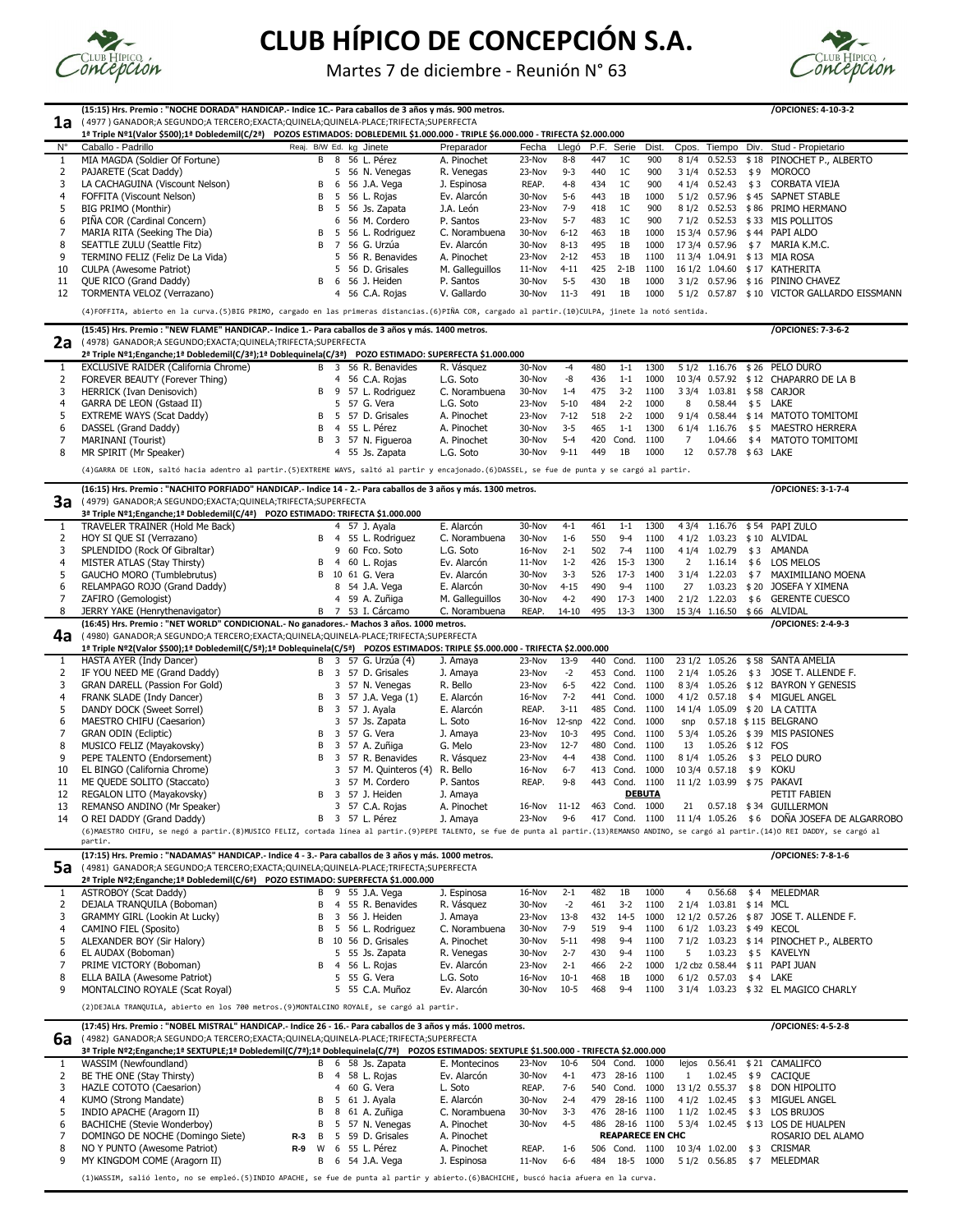|             | (18:15) Hrs. Premio : "NO TE VAYAS" HANDICAP.- Indice 9 - 5.- Para caballos de 3 años y más. 1000 metros.                                                                                  |                                 |                 |        |           |     |                |            |                 |                     |     | /OPCIONES: 3-5-7-6             |
|-------------|--------------------------------------------------------------------------------------------------------------------------------------------------------------------------------------------|---------------------------------|-----------------|--------|-----------|-----|----------------|------------|-----------------|---------------------|-----|--------------------------------|
| 7a          | ( 4983)  GANADOR;A SEGUNDO;A TERCERO;EXACTA;QUINELA;QUINELA-PLACE;TRIFECTA;SUPERFECTA                                                                                                      |                                 |                 |        |           |     |                |            |                 |                     |     |                                |
|             | 1ª Triple Nº3(Valor \$500);1ª Dobledemil(C/8ª);2ª SEXTUPLE POZOS ESTIMADOS: TRIPLE \$7.000.000 - TRIFECTA \$2.000.000                                                                      |                                 |                 |        |           |     |                |            |                 |                     |     |                                |
| $N^{\circ}$ | Caballo - Padrillo                                                                                                                                                                         | Reaj. B/W Ed. kg Jinete         | Preparador      | Fecha  | Llegó     |     | P.F. Serie     | Dist.      | Cpos.           |                     |     | Tiempo Div. Stud - Propietario |
| 1           | <b>SKILLY FLYER (Flyer)</b>                                                                                                                                                                | 3 56 I. Cárcamo<br>B            | E. Montecinos   | 30-Nov | $12 - 11$ |     | 465 Cond.      | 1600       | 25              |                     |     | 1.35.71 \$29 EL ALEX           |
| 2           | CINEMA PARADISO (Grand Daddy)                                                                                                                                                              | 55 M. Cordero<br>B<br>3         | E. Montecinos   | 30-Nov | $6 - 12$  | 426 | Cond.          | 1600       |                 |                     |     | 25 3/4 1.35.71 \$42 EL ALEX    |
| 3           | CARTERA VIEJA (California Chrome)                                                                                                                                                          | 3.<br>56 N. Venegas             | R. Bello        | 30-Nov | $2 - 1$   | 417 | Cond.          | 1100       | $3 \frac{3}{4}$ | 1.04.66             |     | \$2 KAKO LANCER                |
| 4           | MAGUAZI (Newfoundland)                                                                                                                                                                     | 57 J.A. Vega<br>B<br>9          | E. Alarcón      | 23-Nov | $9 - 6$   | nsp | $14-5$         | 1000       | 9               | 0.57.26             |     | \$18 ALARCON J. ERCIRA         |
| 5           | AMAZONA EN LLAMAS (Competitive Edge)                                                                                                                                                       | 58 L. Pérez<br>B<br>4           | C. Norambuena   | 30-Nov | $4 - 1$   | 467 | $9 - 4$        | 1100       | 2               | 1.03.23             |     | \$16 DESPACHERA                |
| 6           | EL ROQUE (Rock Of Gibraltar)                                                                                                                                                               | 8 55 L. Rodriguez               | C. Norambuena   | 30-Nov | $2 - 3$   | 513 | $9 - 4$        | 1100       | 21/2            | 1.03.23             |     | \$10 KECOL                     |
|             | OIL MAGNATE (Magnifi Cat)                                                                                                                                                                  | 56 A. Zuñiga<br>4               | C. Norambuena   | 30-Nov | $2 - 2$   | 501 | $9 - 4$        | 1100       | $\overline{2}$  | 1.03.23             |     | \$3 CUBITO GONZALEZ            |
| 8           | MI POLLITA (Caesarion)                                                                                                                                                                     | 54 G. Urzúa<br>3                | L. Soto         | 11-Nov | $8 - 8$   |     | 450 Cond.      | 1100       | 11              |                     |     | 1.03.14 \$23 BELGRANO          |
| 9           | ON MONTE (Tumblebrutus)                                                                                                                                                                    | 54 D. Grisales<br>B             | A. Pinochet     | 30-Nov | $9 - 1$   | 491 | $1 - 1$        | 1000       | 2               | 0.57.92             | \$3 | S.C.I.                         |
| 10          | THE MASTER (Seeking The Dia)                                                                                                                                                               | 58 J. Ayala<br>в<br>4           | E. Alarcón      | 23-Nov | $3 - 3$   | 487 | $14-5$         | 1000       | 6               | 0.57.26             |     | \$3 SI TOMAN BOYS              |
| 11          | <b>GRAN TITAN (Mayakovsky)</b>                                                                                                                                                             | 3 54 G. Vera<br>B               | G. Melo         | 30-Nov | $8 - 4$   | 478 | $9 - 4$        | 1100       | 31/4            |                     |     | 1.03.23 \$21 EL PELIN          |
|             | (1)SKILLY FLYER, cargado al partir.(2)CINEMA PARADISO, se cargó al partir y encajonado entrando a tierra derecha.(4)MAGUAZI, saltó y se abrió al partir.(8)MI POLLITA, se cargó en los 800 |                                 |                 |        |           |     |                |            |                 |                     |     |                                |
|             | metros y en tierra derecha.                                                                                                                                                                |                                 |                 |        |           |     |                |            |                 |                     |     |                                |
|             | (18:45) Hrs. Premio : "NONINO" HANDICAP.- Indice 2.- Para caballos de 3 años y más. 1000 metros.                                                                                           |                                 |                 |        |           |     |                |            |                 |                     |     | /OPCIONES: 2-7-1-4             |
| 8a          | (4984) GANADOR;A SEGUNDO;A TERCERO;EXACTA;QUINELA;QUINELA-PLACE;TRIFECTA;SUPERFECTA                                                                                                        |                                 |                 |        |           |     |                |            |                 |                     |     |                                |
|             | 2ª Triple Nº3;Enganche;1ª Dobledemil(C/9ª);1ª Doblequinela(C/9ª);3ª SEXTUPLE POZO ESTIMADO: SUPERFECTA \$1.000.000                                                                         |                                 |                 |        |           |     |                |            |                 |                     |     |                                |
|             | HEROINA DEL LUGAR (Gemologist)                                                                                                                                                             | B 4 56 I. Cárcamo               | J. Espinosa     | 30-Nov | $7 - 1$   | 438 | 1B             | 1000       | -1              | 0.57.55 \$18 J.V.G. |     |                                |
| 2           | <b>HUITRAPULLI (Grassy II)</b>                                                                                                                                                             | 56 J. Ayala<br>B<br>6           | E. Alarcón      | 30-Nov | $9 - 1$   | 452 | 1B             | 1000       | 41/4            | 0.57.87             | \$3 | MIGUEL ANGEL                   |
| 3           | GIVE ME A BREAK (Dangerous Midge)                                                                                                                                                          | 56 C.A. Rojas<br>6              | A. Pinochet     | 30-Nov | $3 - 8$   | 467 | $3 - 2$        | 1100       |                 | 6 1/4 1.03.81       | \$9 | <b>GUILLERMON</b>              |
| 4           | ESE TIPO SOY YO (Seeking The Dia)                                                                                                                                                          | 56 D. Grisales<br>B<br>-4       | J. Amaya        | 30-Nov | $8 - 3$   | 426 | $3 - 2$        | 1100       |                 |                     |     | 2 1/2 1.03.81 \$33 DOS SOLES   |
| 5           | ALDRIN (Indian Trail)                                                                                                                                                                      | 56 L. Pérez<br>4                | J. Amaya        | 30-Nov | $5-5$     | 488 | $17-3$         | 1400       | 12              |                     |     | 1.22.03 \$31 DELUXE            |
| 6           | SIGO BUSCANDO (Grand Daddy)                                                                                                                                                                | 56 N. Figueroa<br>B<br>3        | A. Pinochet     |        |           |     |                | DEBUTA CHC |                 |                     |     | <b>LUBRISHELL</b>              |
|             | GRAN ELIZA (Grand Daddy)                                                                                                                                                                   | 3 56 J.A. Vega                  | E. Alarcón      | 30-Nov | $8 - 2$   | 401 | $1 - 1$        | 1000       | 2               | 0.57.92             |     | \$6 CARLITI                    |
| 8           | TIRSOH (Bouthan)                                                                                                                                                                           | 10 56 G. Urzúa<br>B             | E. Alarcón      | 30-Nov | $2 - 11$  | 464 | $3 - 2$        | 1100       | 11              | 1.03.81             | \$7 | <b>MALTA</b>                   |
| 9           | TULIPERO (Tumblebrutus)                                                                                                                                                                    | 9 56 R. Benavides<br>B          | A. Pinochet     | 30-Nov | $3-6$     | 480 | $3-2$          | 1100       | 41/4            | 1.03.81             |     | \$5 MATOTO TOMITOMI            |
| 10          | BANFF STAR (Shanghai Bobby)                                                                                                                                                                | B<br>56 J. Heiden<br>5          | J. Amaya        | 30-Nov | $6 - 5$   | 421 | $3 - 2$        | 1100       | 4               | 1.03.81             | \$8 | <b>LOS MAGUITOS</b>            |
|             | (4)ESE TIPO SOY YO, se abrió en los 700 metros. (7)GRAN ELIZA, se cargó en los 600 metros.                                                                                                 |                                 |                 |        |           |     |                |            |                 |                     |     |                                |
|             |                                                                                                                                                                                            |                                 |                 |        |           |     |                |            |                 |                     |     |                                |
|             | (19:15) Hrs. Premio : "NATIVA CALERANA" HANDICAP.- Indice 1B.- Para caballos de 3 años y más. 1100 metros.                                                                                 |                                 |                 |        |           |     |                |            |                 |                     |     | /OPCIONES: 2-4-10-6            |
| 9a          | 4985) GANADOR;A SEGUNDO;A TERCERO;EXACTA;QUINELA;QUINELA-PLACE;TRIFECTA;SUPERFECTA)                                                                                                        |                                 |                 |        |           |     |                |            |                 |                     |     |                                |
|             | 3ª Triple №3;Enganche;1ª Dobledemil(C/10ª);4ª SEXTUPLE POZOS ESTIMADOS: DOBLEDEMIL \$1.000.000 - TRIFECTA \$2.000.000<br>FULL MOON PARTY (Malibu Moon)                                     | 56 C.A. Muñoz<br>B<br>6         | E. Alarcón      | 30-Nov | $1 - 8$   | 464 | $1 - 1$        | 1300       |                 | 11 3/4 1.16.76      |     | \$21 CARLITI                   |
| 2           | OCHO POR CUATRO (Buzzword)                                                                                                                                                                 | 56 D. Grisales<br>B<br>6        | A. Navarrete    | 23-Nov | $6 - 2$   | 416 | 1B             | 1100       |                 | 1 1/2 1.05.12       | \$3 | STUARDO S., EDITH              |
| 3           | <b>BALIROS (Indy Dancer)</b>                                                                                                                                                               | 56 J.A. Vega<br>B<br>4          | J. Espinosa     | 16-Nov | $11 - 11$ | 431 | $1 - 1$        | 1000       |                 | 10 1/4 0.57.39      |     | \$63 LO ESPINOZA               |
| 4           | AMBROSSIO (Daddy Long Legs)                                                                                                                                                                | 56 J. Ayala<br>5<br>B           | E. Alarcón      | 23-Nov | $3 - 4$   | 428 | $1 - 1$        | 1100       |                 | 7 1/2 1.03.92       | \$3 | <b>BERNAL T RAFAEL A</b>       |
| 5           | DEGOÑA (Grand Daddy)                                                                                                                                                                       | 57 N. Venegas<br>4              | R. Bello        | 30-Nov | $-11$     | 391 | $1 - 1$        | 1300       |                 | 12 3/4 1.16.76      |     | \$22 PEÑETEÑE                  |
| 6           | PEPE PRIMY (Boboman)                                                                                                                                                                       | 56 C.A. Rojas<br>B<br>6         | C. Córdova      | 30-Nov | $2 - 6$   | 478 | 1B             | 1000       |                 | 5 1/4 0.57.78       |     | \$10 MABENKO                   |
|             | FIERY TORPEDO (Longboarder)                                                                                                                                                                | 6 56 G. Urzúa                   | R. Venegas      | 23-Nov | $10-5$    | 503 | 1B             | 1100       |                 | 4 1/4 1.04.91       |     | \$36 G URZUA                   |
| 8           | TABA DABA (Suggestive Boy)                                                                                                                                                                 | B<br>56 L. Rodriguez<br>-5      | C. Norambuena   | 30-Nov | $10 - 12$ | 451 | 1B             | 1000       |                 | 13 1/4 0.57.78      |     | \$61 JANYO                     |
| 9           | VITORIO ANDOLINI (War Chant)                                                                                                                                                               | 12 56 L. Rojas                  | Ev. Alarcón     | 30-Nov | $7 - 7$   | 497 | 1B             | 1000       |                 | 6 3/4 0.57.78       |     | \$51 MARIA K.M.C.              |
| 10          | PUERTO LLIFEN (Stevie Wonderboy)                                                                                                                                                           | 5 57 M. Quinteros               | R. Bello        | 30-Nov | $1 - 13$  | 463 | $1 - 1$        | 1300       |                 | 18 1/2 1.16.76      |     | \$10 KAKO LANCER               |
| 11          | PUNTA DEL DIABLO (Mr Speaker)                                                                                                                                                              | 4 56 M. Cordero                 | P. Santos       | 11-Nov | $9 - 6$   | 435 | $4 - 1$        | 1100       | 7               |                     |     | 1.03.82 \$44 MASAIVA           |
|             |                                                                                                                                                                                            |                                 |                 |        |           |     |                |            |                 |                     |     |                                |
|             | (8) TABA DABA, se le cortó la acionera del estribo izquierdo en los 1ros 100 metros.                                                                                                       |                                 |                 |        |           |     |                |            |                 |                     |     |                                |
|             | (19:45) Hrs. Premio : "NANKING" HANDICAP.- Indice 1B.- Para caballos de 3 años y más. 1100 metros.                                                                                         |                                 |                 |        |           |     |                |            |                 |                     |     | /OPCIONES: 3-8-7-4             |
|             | $10a$ (4986) GANADOR;A SEGUNDO;A TERCERO;EXACTA;QUINELA;QUINELA-PLACE;TRIFECTA;SUPERFECTA                                                                                                  |                                 |                 |        |           |     |                |            |                 |                     |     |                                |
|             | 1ª Triple Final(Valor \$1.000);1ª Dobledemil(C/11ª);1ª Doblequinela(C/11ª);5ª SEXTUPLE POZOS ESTIMADOS: TRIPLE \$9.000.000 - TRIFECTA \$2.000.000                                          |                                 |                 |        |           |     |                |            |                 |                     |     |                                |
|             | <b>FRONTHIER (Court Vision)</b>                                                                                                                                                            | 6 56 N. Venegas                 | R. Bello        | 30-Nov | 7-8       | 416 | 1B             | 1000       | 7               | 0.57.96             |     | \$14 FIRULAYS                  |
| 2           | IL MIO SOGNO (Diamond Tycoon)                                                                                                                                                              | 56 M. Quinteros<br>B            | E. Montecinos   | 30-Nov | $5 - 12$  | 490 | 1B             | 1000       | 13              | 0.57.55             |     | \$12 EL ALEX                   |
| 3           | DISCOVERY ONE (Viscount Nelson)                                                                                                                                                            | В<br>56 G. Vera                 | E. Montecinos   | 30-Nov | $2 - 9$   | 469 | 1B             | 1000       | 93/4            | 0.57.55             | \$6 | <b>CAMALIFCO</b>               |
| 4           | CIARA (Caesarion)                                                                                                                                                                          | 56 L. Rodriguez<br>6            | M. Galleguillos | 23-Nov | $6 - 7$   | 458 | 1B             | 1100       | 53/4            | 1.06.01             | \$4 | <b>JAVI Y LUCY</b>             |
| 5           | BENIAMINO GILI (Passion For Gold)                                                                                                                                                          | 6<br>56 I. Cárcamo<br>B         | F. Saavedra     | 30-Nov | $6-9$     | 473 | 1B             | 1000       | 73/4            | 0.57.96             |     | \$21 DANPOCH                   |
| 6           | LEZARD (Until Sundown)                                                                                                                                                                     | 56 R. Benavides<br>B<br>8       | P. Santos       | 23-Nov | $8 - 7$   | 431 | 1B             | 1100       | 12              | 1.05.12             |     | \$63 BARRERAS                  |
|             | EL DE LOS GOLES (El Farrero)                                                                                                                                                               | 56 D. Grisales<br>5.            | P. Santos       | 11-Nov | $3-6$     | 430 | $2-1B$         | 1100       | 21/4            | 1.04.60             | \$6 | SUEÑOS DE FAMILIA              |
| 8           | MISTER DADY (Scat Daddy)                                                                                                                                                                   | 56 C.A. Rojas<br>5.             | V. Gallardo     | 11-Nov | $7 - 7$   | 450 | 1 <sup>C</sup> | 900        |                 | 7 1/4 0.52.45       | \$3 | <b>MARZUC</b>                  |
| 9           | TIO CARLY (Tio Tao)                                                                                                                                                                        | 5 56 J. Ayala                   | J. Espinosa     | 30-Nov | $10 - 8$  | 477 | 1B             | 1000       | 8               | 0.57.55             |     | \$23 AMERICA                   |
| 10          | CAMELIA SUREÑA (Scat Royal)                                                                                                                                                                | 56 A. Zuñiga<br>4               | R. Venegas      | 30-Nov | $4 - 10$  | 420 | 1B             | 1000       | 91/4            | 0.57.96             |     | \$14 JUAN DE TURQUIA           |
| 11          | MCGEE (Indy Dancer)                                                                                                                                                                        | 56 J.A. Vega<br>9.              | J. Espinosa     | 30-Nov | $5-6$     | 454 | $1 - 1$        | 1300       | 93/4            | 1.16.76             |     | \$13 MORALES M., LUIS          |
| 12          | <b>VIAJERA ALEGRE (Seville II)</b>                                                                                                                                                         | 56 N. Figueroa<br>B<br>5        | A. Pinochet     | 23-Nov | $8 - 9$   | 445 | 1B             | 1100       | 91/2            | 1.06.01             |     | \$24 TREMO PEUMA               |
| 13          | VINICIUS MONT (Dushyantor)                                                                                                                                                                 | 10 56 L. Rojas                  | Jo. Azócar      | 30-Nov | $9 - 6$   | 464 | 1B             | 1000       | 6               | 0.57.55             |     | \$10 LA HEREDERA               |
| 14          | RATA CAELA (Rydilluc)                                                                                                                                                                      | $\overline{4}$<br>56 M. Cordero | P. Santos       | 23-Nov | $7 - 6$   | 427 | 1 <sup>C</sup> | 900        | 53/4            |                     |     | 0.52.53 \$23 MAITENAL          |
|             | (3)DISCOVERY ONE, cargado al partir(5)BENIAMINO GILI, se fue de punta al partir, estando a punto de rodar.(12)VIAJERA ALEGRE, se cargó todo el recorrido.                                  |                                 |                 |        |           |     |                |            |                 |                     |     |                                |

**(20:15) Hrs. Premio : "NO EXISTE" HANDICAP.- Indice 1.- Para caballos de 3 años y más. 1100 metros. /OPCIONES: 5-1-2-9**

#### ( 4987) GANADOR;A SEGUNDO;A TERCERO;EXACTA;QUINELA;QUINELA-PLACE;TRIFECTA;SUPERFECTA

### **2ª** Triple Final;Enganche;1ª Dobledemil(C/12ª);6ª SEXTUPLE POZOS ESTIMADOS: DOBLEDEMIL \$1.500.000 - TRIFECTA \$2.000.000

|    | Z≝ Tripie Final;Enganche;1≝ Dobiedemii(C/1Z≝);6≝ SEXTUPLE – POZOS ESTIMADOS: DOBLEDEMIL ȘI.500.000 - TRIFECTA ȘZ.000.000 |     |                     |                 |        |           |     |         |      |       |                     |     |                                        |
|----|--------------------------------------------------------------------------------------------------------------------------|-----|---------------------|-----------------|--------|-----------|-----|---------|------|-------|---------------------|-----|----------------------------------------|
|    | LARA CROFT (Hold Me Back)                                                                                                | B 4 | 56 L. Pérez         | C. Norambuena   | 30-Nov | $1-9$     | 491 | $3-2$   | 1100 |       | 1.03.81             |     | \$13 NORAMBUENA G. ANIBAL              |
|    | REVOLUCIONARIO (Scat Daddy)                                                                                              |     | 7 56 A. Zuñiga      | R. Venegas      | 23-Nov | $3 - 4$   | 478 | $2 - 2$ | 1000 | 2 3/4 | 0.58.44             |     | \$5 REPLASTI                           |
|    | FOREVER LEONOR (Paso Al Frente)                                                                                          | B 4 | 56 C.A. Muñoz       | E. Alarcón      | REAP.  | 11-10     | 423 | Cond.   | 1000 | -13   | 0.58.47             |     | \$28 VALANI                            |
| 4  | EL GRAN CAÑON (Ivan Denisovich)                                                                                          | B 8 | 56 J. Ayala         | E. Alarcón      | 23-Nov | $12 - 5$  | 460 | $2 - 2$ | 1000 | 3 1/4 | $0.58.44 \quad $11$ |     | BERNAL T RAFAEL A                      |
|    | CHECOMAN (Mastercraftsman)                                                                                               |     | B 5 56 J. Heiden    | J. Amaya        | 23-Nov | 6-3       | 517 | $1 - 1$ | 1100 |       |                     |     | 1.03.92 \$11 MIS POLLITOS              |
| b  | RUTA DEL SUR (Seville II)                                                                                                |     | W 5 56 L. Rodriguez | A. Navarrete    | 16-Nov | 12-12     | 445 | Cond.   | 1000 | lejos |                     |     | 0.58.36 \$124 EL TANITO                |
|    | JOHN WICK (Passion For Gold)                                                                                             |     | B 5 56 Js. Zapata   | E. Montecinos   | 30-Nov | $12 - 12$ | 454 | $3-2$   | 1100 |       |                     |     | 12 1/4 1.03.81 \$25 LA ESPIGA DE PLATA |
| 8  | FLOR DE LA PASION (Distorted Economy)                                                                                    |     | B 5 55 M. Quinteros | M. Galleguillos | 30-Nov | $7-9$     | 475 | $1 - 1$ | 1300 | 12    |                     |     | 1.16.76 \$10 CARLOS Y DIANA            |
|    | LUCKY ASCOT (Ascot Prince)                                                                                               |     | B 5 55 N. Figueroa  | A. Pinochet     | 30-Nov | $-7$      | 480 | $1 - 1$ | 1300 |       |                     |     | 10 1/2 1.16.76 \$10 MATOTO TOMITOMI    |
| 10 | DOMINGA MISTERIO (Domingo Siete)                                                                                         |     | 5 56 C.A. Rojas     | L.G. Soto       | 30-Nov | 1-10      | 398 | $3-2$   | 1100 | 8 1/4 |                     |     | 1.03.81 \$63 LOS DE HUALPEN            |
| 11 | AHORA ES NUNCA (Fantasmagorico)                                                                                          | B 4 | 55 L. Rojas         | Ev. Alarcón     | 9-Nov  | $11 - 7$  | 395 | $3 - 2$ | 1100 | . 1/4 | 1.04.18             |     | \$39 EDGARDO AREVALO                   |
| 12 | LUCKY KAN (Lookin At Lucky)                                                                                              | B 8 | 55 G. Urzúa         | E. Alarcón      | 30-Nov | $2-9$     | 439 | $1 - 1$ | 1000 |       | 19 1/4 0.57.92      | \$5 | BERNAL T RAFAEL A                      |
| 13 | PRINCESA HAYLEN (Stay Thirsty)                                                                                           |     | B 4 55 J.A. Vega    | C. Córdova      | 30-Nov | $9 - 7$   | 396 | $1 - 1$ | 1000 | 10    |                     |     | 0.57.92 \$75 EL GRILLO                 |

(6)RUTA DEL SUR, buscó hacia afuera en la curva, desestribándose.(13)PRINCESA HAYLEN, cargado en los 600 metros.